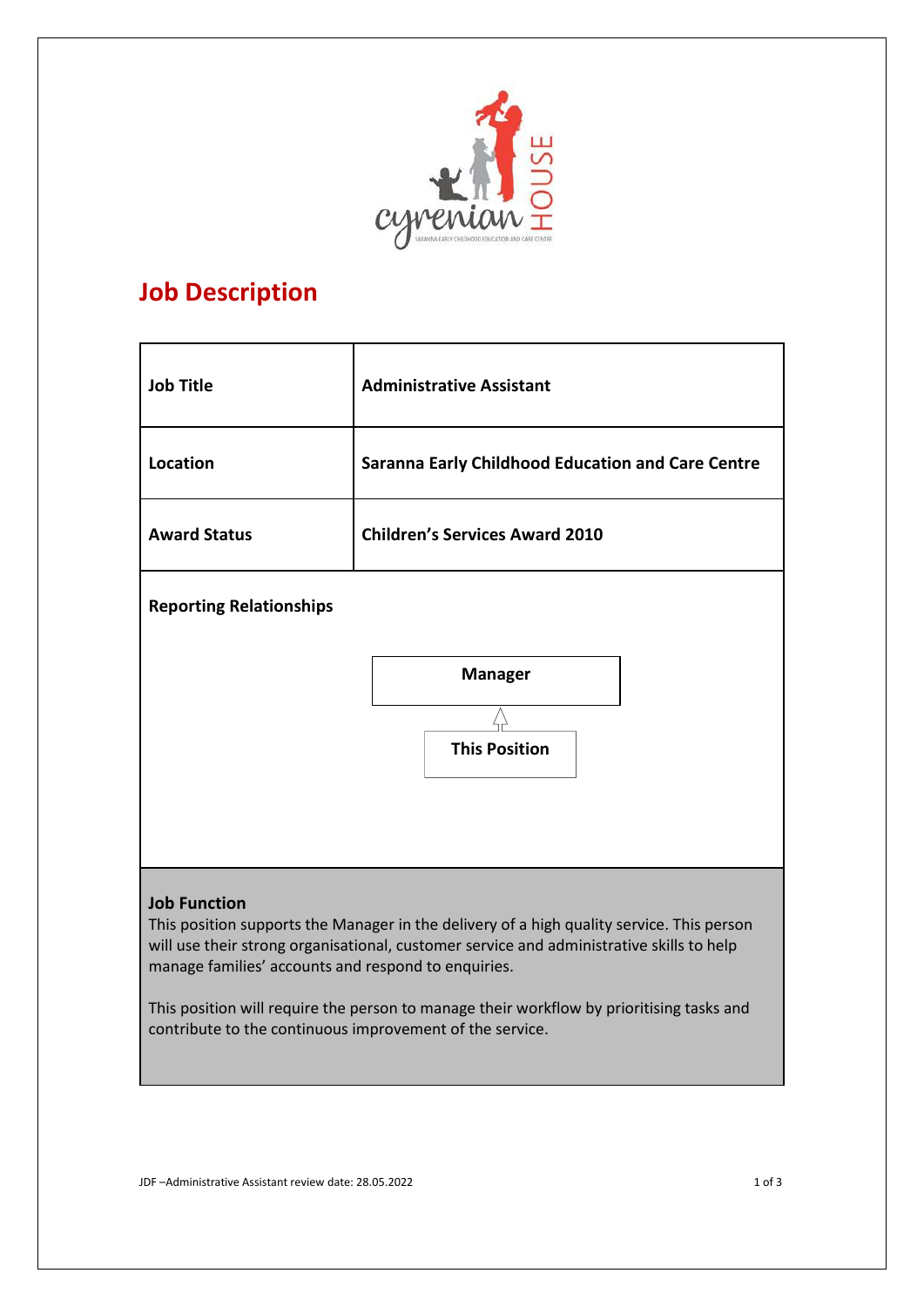# **Duties and Responsibilities**

## **General**

- Support, promote and work in accordance with the mission and values of Cyrenian House and the philosophy of Saranna Early Childhood Education and Care Centre.
- Be aware of and act in accordance with Centre policies and procedures.
- Participate in emergency drills.
- Observe and follow safe work practices in order to protect your own safety and health and that of others.
- Take an active role in maintaining a safe work environment by identifying and addressing or reporting hazards.
- Take an active role in continuous quality improvement and contribute to the Centre Quality Improvement Plan.
- Work collaboratively with Centre staff in a respectful, mutually supportive manner.
- Other tasks as delegated by your line manager.

#### **Service Delivery**

• Assist the Manager in matters relating to management support, continuous quality improvement and service administration as directed.

#### **Representation and Networking**

- Build positive relationships with families, children and staff and the wider community and identify opportunities to create a positive profile within the local community.
- Liaise with parents and conduct centre tours.

## **Continuous Quality Improvement**

- Develop, implement, monitor and review policies and procedures to ensure best practice in service delivery.
- Ensure all practices are in accordance with the NQS and reflect the philosophy, policies and procedures of the service.
- Ensure the confidentiality of organisational information and records is maintained at all times.

#### **Administration**

- Ordering of operational supplies.
- Coordinate administration area, answer calls.
- Management of fee collection and appropriate record keeping.
- Collection and keeping of client records, files and other work related data in accordance with the service's policies and procedures and the NQS.
- Responsible for all family's accounts with knowledge and understanding of Qikkids.
- Ensure attendance data and all to do with CCMS are up to date and current
- Ensure attendance data is submitted by the time frame required by CCMS.

#### **Supervision and Professional Development**

• Prepare for and actively participate in regular supervision sessions and annual performance appraisals with theManager.